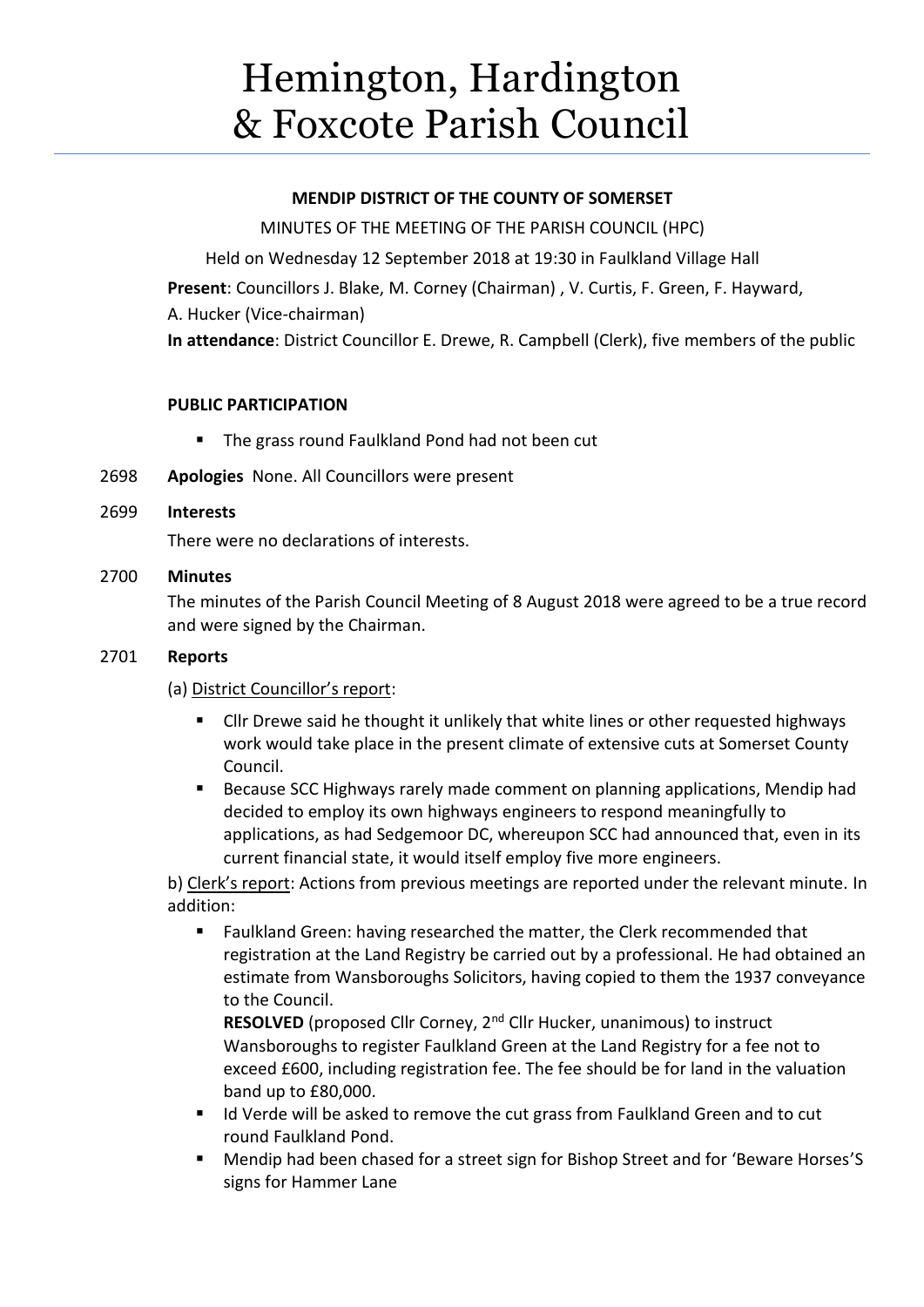# 2702 **Planning**

(a) The following applications were considered.

| 2018/1740/LBC<br>Row Court Row Lane Laverton<br>Bath BA2 7RA | Construction of a<br>Conservatory attached<br>to a current part of Row<br>Court at the north of the<br>property.<br>Officer: Howard Warren | <b>RESOLVED</b> (proposed<br>Cllr Blake, 2 <sup>nd</sup> Cllr<br>Corney, unanimous) to<br>recommend approval.      |
|--------------------------------------------------------------|--------------------------------------------------------------------------------------------------------------------------------------------|--------------------------------------------------------------------------------------------------------------------|
| 2018/1805/HSE<br>1 The Retreat Foxcote BA3 5YF               | Two storey extension<br>Officer: Lorna Elstob                                                                                              | <b>RESOLVED</b> (proposed<br>Cllr Corney, 2 <sup>nd</sup> Cllr<br>Hucker, unanimous) to<br>recommend approval.     |
| 2018/1964/FUL<br>1 Westmead Faulkland BA3 5GL                | Erection of conservatory<br>Officer: John Shaw                                                                                             | <b>RESOLVED</b> (proposed<br>Cllr Hucker, 2 <sup>nd</sup> Cllr<br>Hayward, unanimous)<br>to recommend<br>approval. |

## (b) Planning decisions

| 2018/0331/FUL                 | Erection of 8 dwellings and | Approval 4.9.18 |
|-------------------------------|-----------------------------|-----------------|
| Land between Faulkland Farm & | associated works (Re-       | HPC approval    |
| Oaklea Faulkland BA3 5UX      | submission)                 | 14.3.18         |

(c) Enforcement

- Rose Cottage, High Street, Faulkland: if the structure is less than 4m high and less than 50% of the garden, it should be OK. The planning officer will check.
- Skip Hire business on A362: it is understood that the owner has an operating licence and has been invited to apply for planning permission

## 2703 **Highways and rights of way**

(a) Highways to be advised that the manhole cover at the junction of the A366 and Bishop Street was sinking and that the dip at the Fulwell Lane/A366 junction was deepening. A letter to be sent to Somerset Highways, with copies to County Cllrs Ham and Pullin, saying that the money spent on Terry Hill crossroads had been wasted on cosmetic work and the junction was still dangerous, as witness the serious accident which had occurred recently. (b) Speedwatch

- **E** Ashley Reay of Mendip Speedwatch was happy to help get things going again. They could help with funding, but commitment was needed
- 4 trained individuals, ideally operating 4 times a month, were required. Cllr Corney volunteered to take part.
- Cllr Blake had completed an online training course
- He will send out a village email to seek support.
- Cllr Curtis to pass the camera to Cllr Blake
- (c) Fingerpost repair to be considered in October.
- (d) Rights of way No update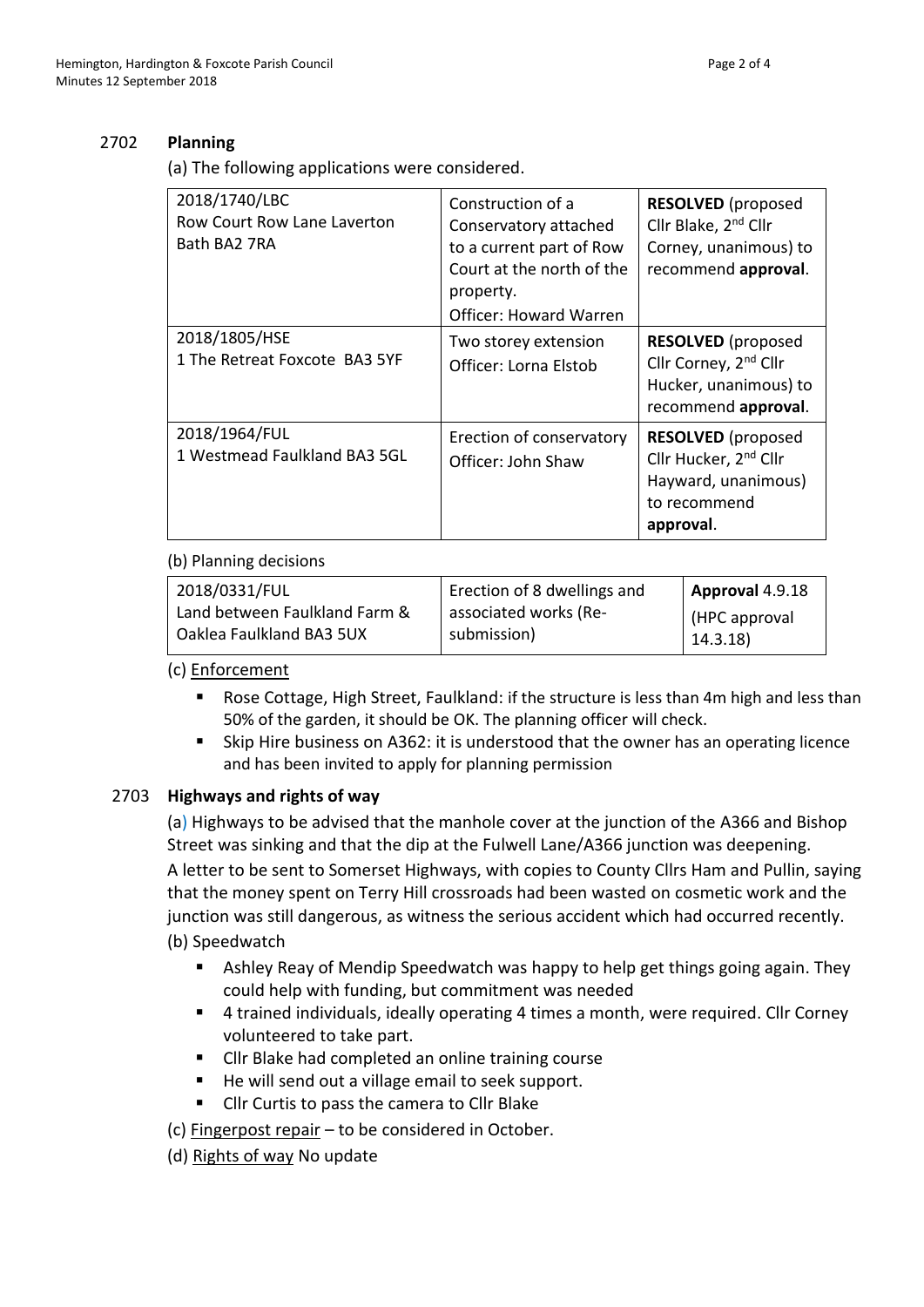#### 2704 **Environment and maintenance**

A donation of £700 from a donor who wished to remain anonymous had been received with thanks. This was to go towards tree work on Faulkland Green, for which a quote of £1,400 had previously been supplied. Further quotations to be chased by Cllr Hucker and the Clerk.

#### 2705 **Village Hall**

#### (a) Part-time post office

- It was AGREED that all communication from the operator should come through the Council
- The operator to be asked in writing to stick to his agreed opening period: Monday morning, not Monday afternoon
- The cost of electricity to be considered at October's meeting
- (b) Trustees' minute book
	- A continuation register was being purchased.
	- It was emphasised that the role of the Council, as Custodian Trustee, was limited to holding the property
	- Cllr Hucker having resigned from the Committee, Cllr Corney offered to act as second Trustee from the Parish Council in the short term.

#### 2706 **Staff**

Councillors were pleased to CONFIRM the appointment of Joanne Swift as Clerk and RFO from 1<sup>st</sup> October. Jo is a qualified and very well-experienced Clerk.

#### 2707 **Policies**

(a) **RESOLVED** (proposed Cllr Corney, 2nd Cllr Hucker, unanimous) to adopt the following policies, previously circulated.

Equal Opportunity Policy; Expenses Policy; Grievance and Disciplinary Procedures; Health and Safety Policy; Sickness Absence Policy

(b) **RESOLVED** (proposed Cllr Blake, 2<sup>nd</sup> Cllr Corney, unanimous) to adopt the General Privacy Notice, previously circulated.

## 2708 **Communication**

It was AGREED to provide Hemington Parish Council email addresses for Councillors and Clerk at a total cost of £24 per annum for two 'full' addresses (for Chairman and Clerk) and five 'light' addresses (for Councillors). Cllr Blake was thanked for offering to set this up. Domain name registration will be moved to the same provider on renewal.

## 2709 **GDPR**

The Clerk was undertaking a full data audit as part of the handover process.

## 2710 **Finance**

(a) The Month 5 financial statement was APPROVED

(b) **RESOLVED** (proposed Cllr Green, 2nd Cllr Curtis, unanimous) to pay:

| 1084 Clerk's salary September                                    | 207.70 |
|------------------------------------------------------------------|--------|
| 1085 HMRC September                                              | 48.60  |
| 1086 Id Verde - grass cutting August                             | 235.72 |
| 1087 R. Watts - replace gateposts x 2 at Faulkland Pond, inc VAT | 434.22 |
| 1088 Sally Vince - 16 months' website maintenance                | 240.00 |
| 1089 R. Campbell – 26 weeks home-as-office allowance, stamps     | 120.08 |
| 1090 A. Jay - mileage expenses                                   | 29.25  |